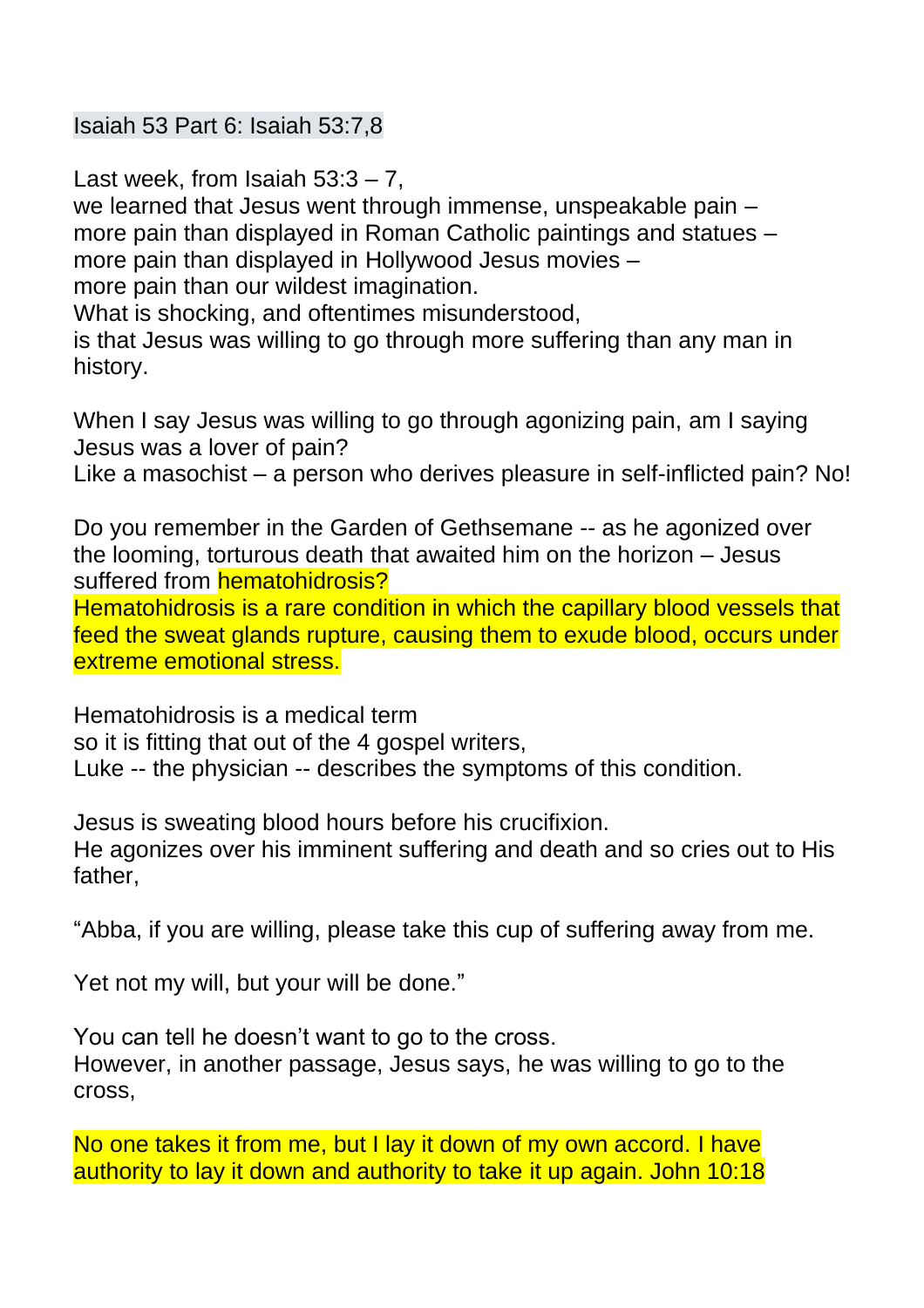So was Jesus willing or not willing to die on the cross? Is there a contradiction in the Bible? No, not at all. You see, Jesus actually has two wills here. And these two wills of Christ, attest to the Trinity.

We, who believe in the Trinity, know that Jesus is 100% God and 100% man – He has two natures:

Because he is both God and man, he has 2 wills:

1) The will, as a human being, to avoid pain and suffering and 2) the will of God to rescue us from our iniquities, from our sins.

If you remember from the sermon last week, Jesus suffered because of our sin.

According to the Bible,

No one is righteous, no one does good, not even one -- all have sinned. This hard truth is mentioned in Psalms *14:1-3*, Psalm 53:1-3; Isaiah 59:16 and Romans 3:10-12,

Sinning is disobeying God's Law. All of us have disobeyed the law, And, unfortunately, there are curses attached to disobedience.

Praise God, however, that Christ became the curse in our stead to redeem us from sin.

In Galatians 3:13 it says,

Christ redeemed us from the curse of the law by becoming a curse for usfor it is written, "Cursed is everyone who is hanged on a tree"

Why does the Galatians 3:13 say Jesus was hanged on a tree – and not a cross?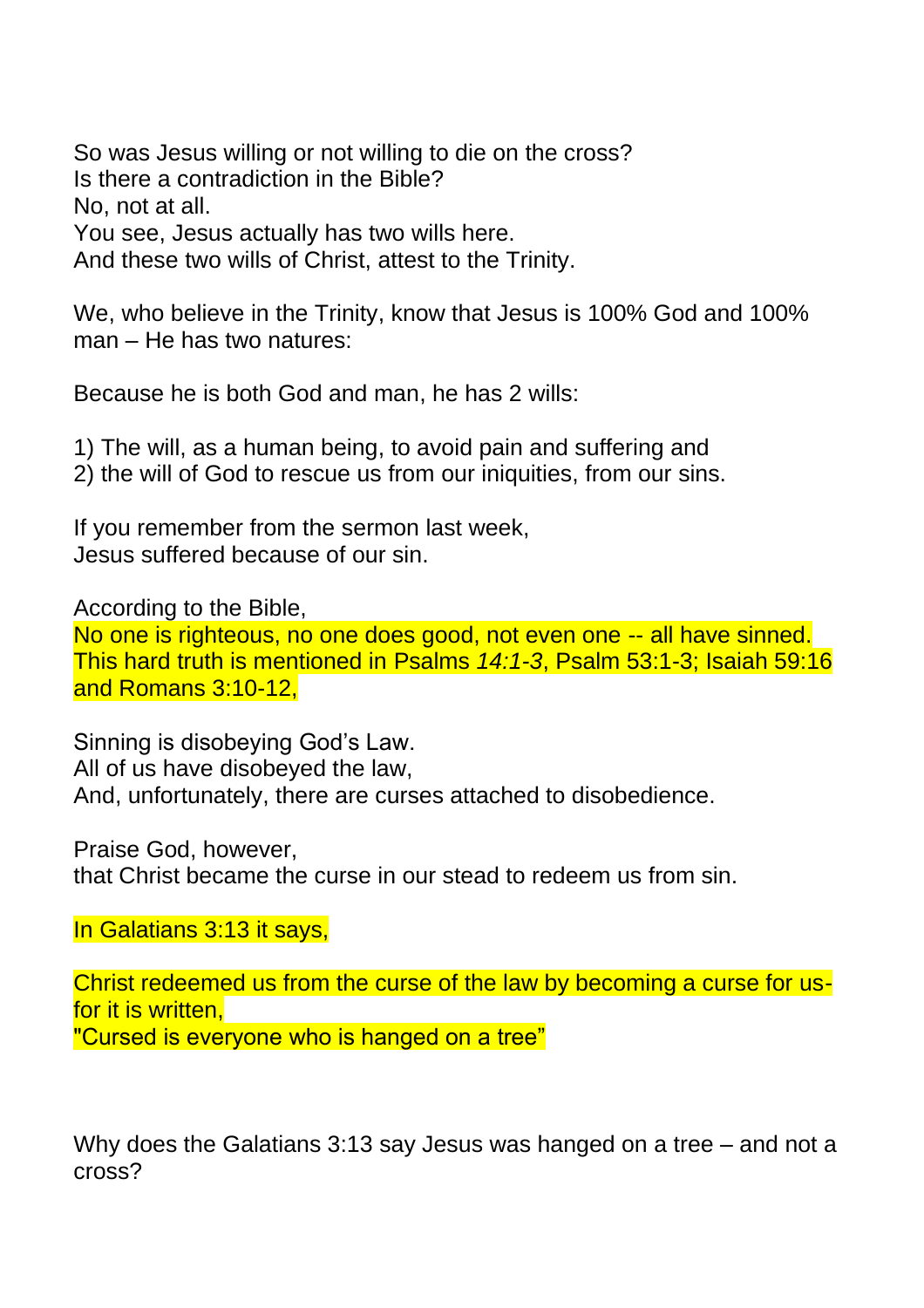Deut 21:22,23 also mentions tree rather than cross,

And if a man has committed a crime punishable by death and he is put to death, and you hang him on a tree, … for a hanged man is cursed by God.

To answer the question, why tree? we need to go to the original language of the New Testament – Koine Greek.

There are three words that are important in answering this question: "cross", "tree", and "wood".

The Greek word used for "cross" is *σταυρός stauros*, which occurs 27 times in the New Testament means "stake, pole, upright post or cross."

However, other scriptures record that Christ was nailed to a tree

Tree in the Greek is *δένδρα* [*dendra*] and it occurs 25 times in in the New Testament:

Now comes the third word… Wood:

The word "wood" *ξύλον* [ksoolon] occurs a total of 20 times in the New Testament.

The Greek word for wood is also used of the cross.

By looking at the Koine Greek,

it becomes clear why sometimes the cross is called a tree. The authors were not really calling the cross, a literal tree; they were just using the word "wood" interchangeably with the word for "cross" and "tree."

```
Eg.,
```
"He himself bore our sins" in his body on the cross, so that we might die to sins and live for righteousness; "by his wounds you have been healed."

1 Peter 2:24.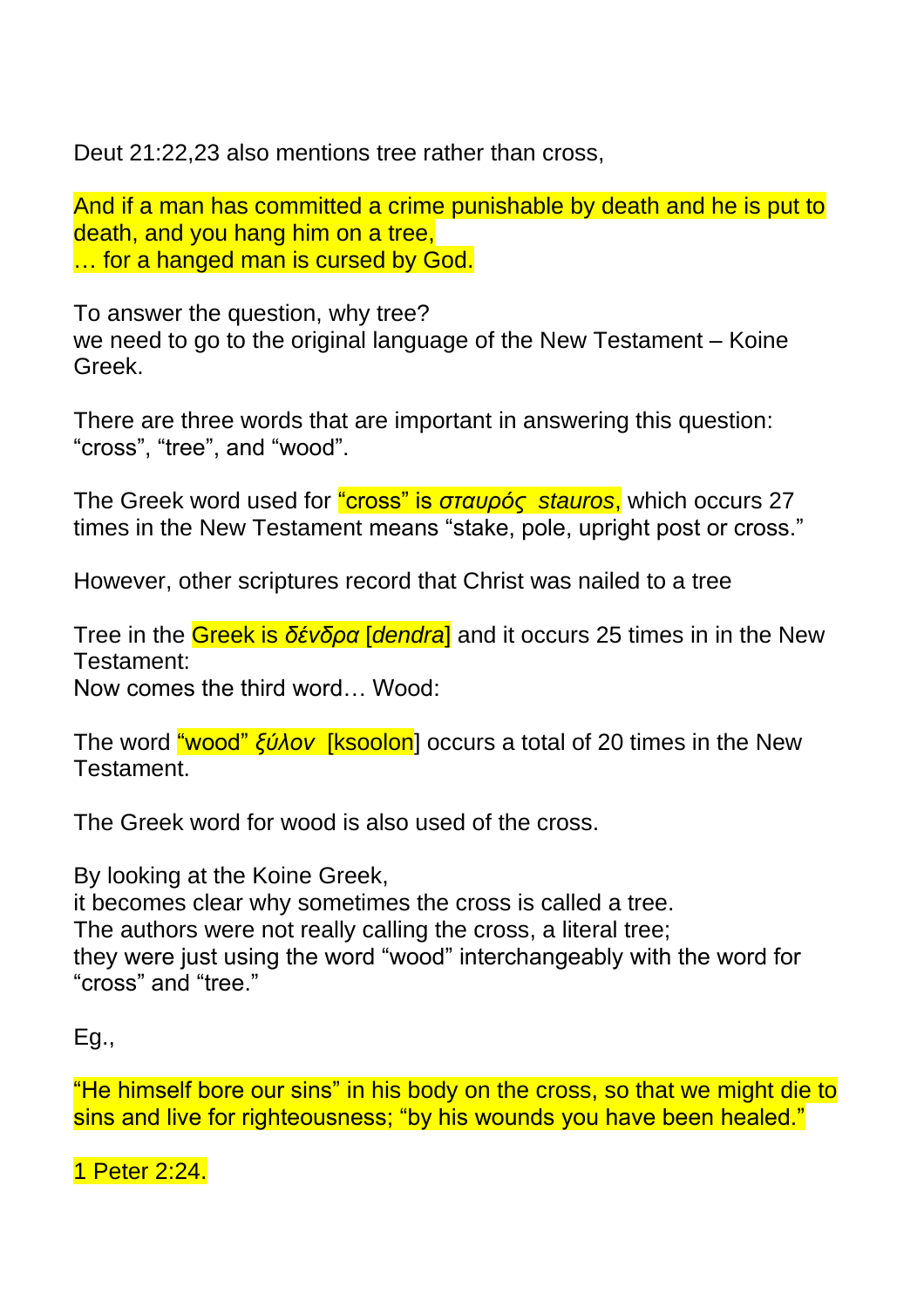"cross" – here literally translated from the Greek is "wood" So if we were to translate this wooden literally – no pun intended, it would translate,

He himself bore our sins in his body on the wood.

"Wood" is actually very important to Protestant churches Have you noticed, there is always wood in Protestant churches?

Everyone, take a look around the sanctuary – You will notice something.

Other than wood,

you'll notice we an absence of many objects that other -- non-Protestant - places of worship have.

Look around you. Do you see any Temple Items and Furnishing? Curtains or an altar, a gold-incense altar or an altar of burnt offering or a brass laver for washing or a menorah?

Why do we not have these objects in our church? The reason is that Jesus is the fulfillment of the Temple.

Jesus is the greater temple, so we Protestants, when it comes to proper Biblical worship, we should never, ever go back to the temple with its furniture, objects and obsolete rituals.

In fact,

Hebrews repeatedly warned the Judaizing Christians of the 1<sup>st</sup> century don't go back to the temple or it's practices! Go to Christ and stay there!

Now, look around our church sanctuary again. Do you see Icons, Statues, and Pictures of saints, Mary, and Jesus on a cross?

You see, we are not like RC that create and pray and bow to and kiss objects of stone or metal or images created by the hands of men.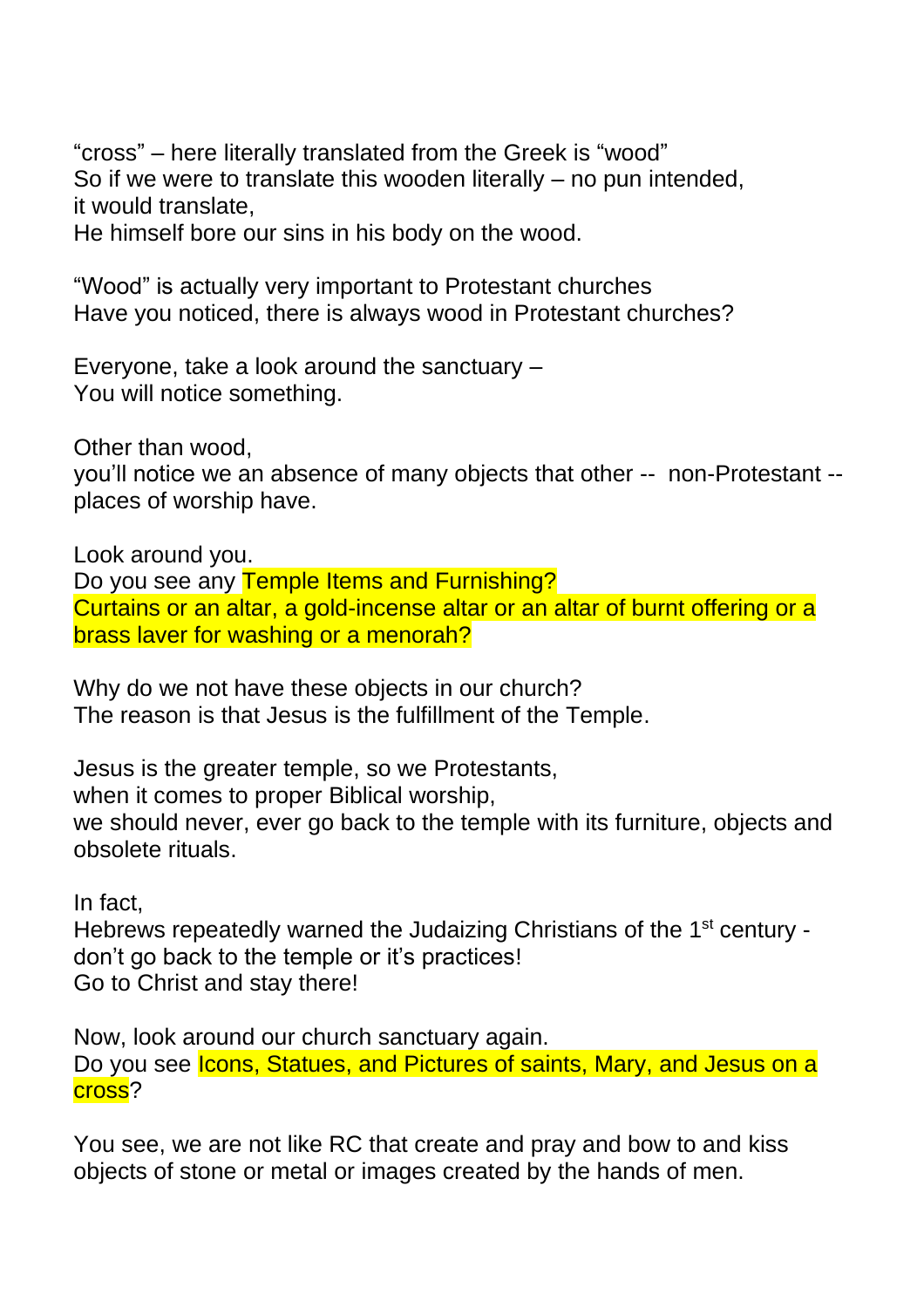We do NOT give Popes, Church Councils or Rabbis the authority to tell us it is okay to bow down to, or pray to or kiss, or revere stone, metal objects made by the hands of men, for it is clearly against God's commandments.

Some of you know that I have studied the archaeology of Israel in the first century, and from the archaeological record, Christians, as well as Jews (including Jesus himself), clearly opposed the making of, as well as the veneration of, life-like images, statues, relics and icons.

We Protestants must be committed to obeying God's commandments, even if our leaders say otherwise.

For us Protestants, God's word has the final authority – not Roman Catholic Popes and Councils, not rabbis, nor traditions, not even our imagination nor our creativity.

We must worship God the way He commands us to worship him. God commands us in the  $2^{nd}$  Commandment – Worship the Right God the Right way:

"You shall not make for yourself an idol, or any likeness of what is in heaven above or on the earth ... You shall not worship them ...; for I, the Lord your God, am a jealous God,… Exodus 20:4,5

This commandment is repeated in Deuteronomy 4,

We are not free to worship according to our own imagination, invention, or devices.

... do not act corruptly and make a graven image for yourselves in the form of any figure, the likeness of male or female … Deuteronomy 4:16- 18

God's word is our final authority – and regulates the way we worship Him. And that is why the Protestant Reformers – knowing that God is a jealous God and that human beings are inclined to idolatry – tried to reform the church – they did away with idolatrous images and objects in the church because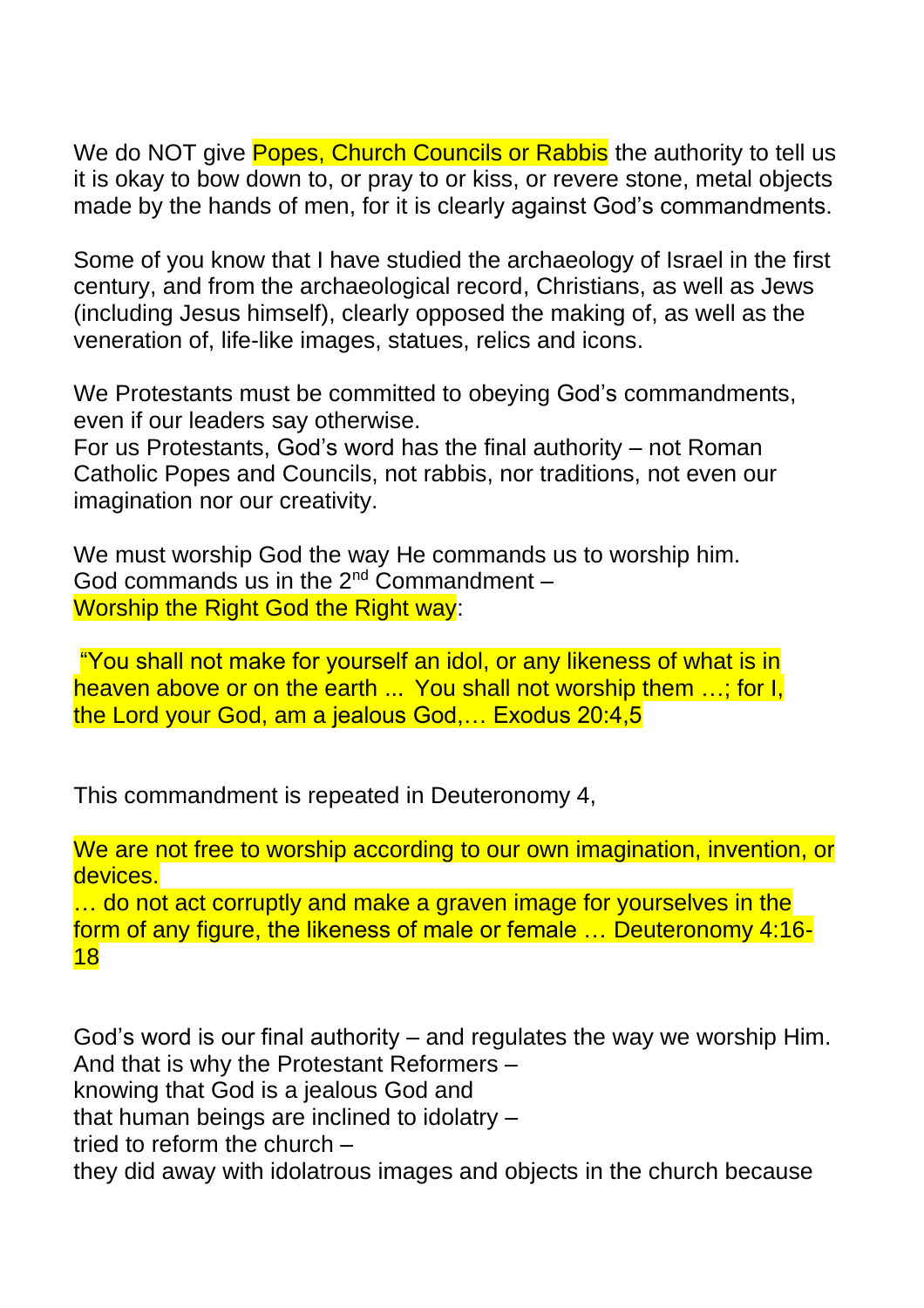they knew from our track record, we would be tempted to worship them.

To this end, the Protestant Reformers made our place of worship, simple.

Simple meaning without ornamentations, adornments, and unnecessary objects.

They attempted to make church a suitable place of worship,

where worshippers can properly worship the invisible God in Spirit (that is, worship God everywhere and anywhere) and in Truth (that is, worship God through Christ and His Word).

John Knox, one of the main fathers of Scotland's Protestant Reformation and of our denomination -- Presbyterianism, provides a description of an appropriate place of worship:

He says that the facility and furnishings should be such that they reflect the "majesty of the word of God."

Hence, a proper church should have a pulpit, a basin for baptism, and a table to administrate the Lord's Supper.

Of the three objects/furnishings, do you know which is placed in the centre on the rostrum?

In traditional Protestant Reformation churches, it is the pulpit.

Why the Pulpit?

The pulpit signifies the preaching of the Gospel.

The Word of God is the supreme authority for the Protestant.

So the pulpit has a central place in the worship of Protestantism.

And that central place of preaching is signified by the pulpit placed in the center of the rostrum.

The Roman Catholics do not put the pulpit in the center but on the sides – implying that in RC churches Scripture and sermon preaching is subordinate and peripheral.

Now, this gets me back to wood.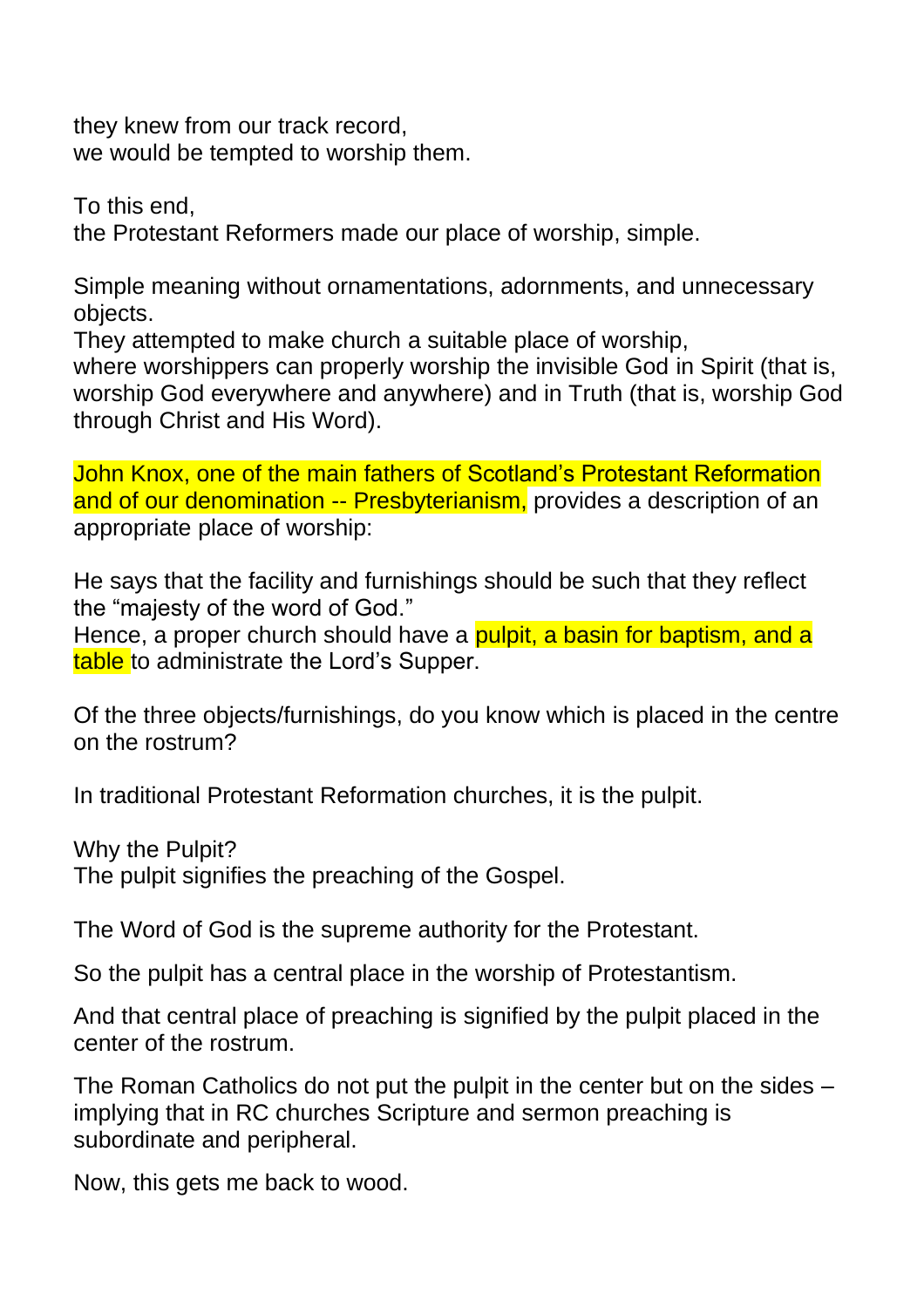What is made of wood in Protestant churches? Anyone?

It's the pulpit.

Now unfortunately, my point doesn't work well at this church because the pulpit here is made out of acrylic – the modern church has chosen to go with artificial material rather than natural wood.

And so, because I despise the new, the contemporary trends in the church, I brought some wood from home and I deliberately put it at the center – so that we can at least have some wood at the pulpit.

So after I give you a little bit of a hint here,

let me ask you why did all the reformed protestant churches always have a wooden pulpit at the center?

Because wood is linked to tree,

and a tree is linked to the cross,

and the cross is linked to – the message of salvation – the Gospel.

You see, the centrality of the wooden pulpit signifies the preaching of the cross is the most important thing – in church.

Listen to what Paul says about **Preaching the Cross**,

... Christ [sent] me to ... preach the gospel ...

For the message of the cross is foolishness to those who are perishing,

but to us who are being saved it is the power of God. 1 Cor. 1:17,18

So we Protestants come to church to hear the message of the cross, nothing else but the message of Christ crucified from the pulpit.

For I [Paul] determined not to know nothing else … except Jesus Christ and Him crucified" (1 Cor. [2:1-2\)](http://biblia.com/bible/esv/1%20Cor.%202.1-2)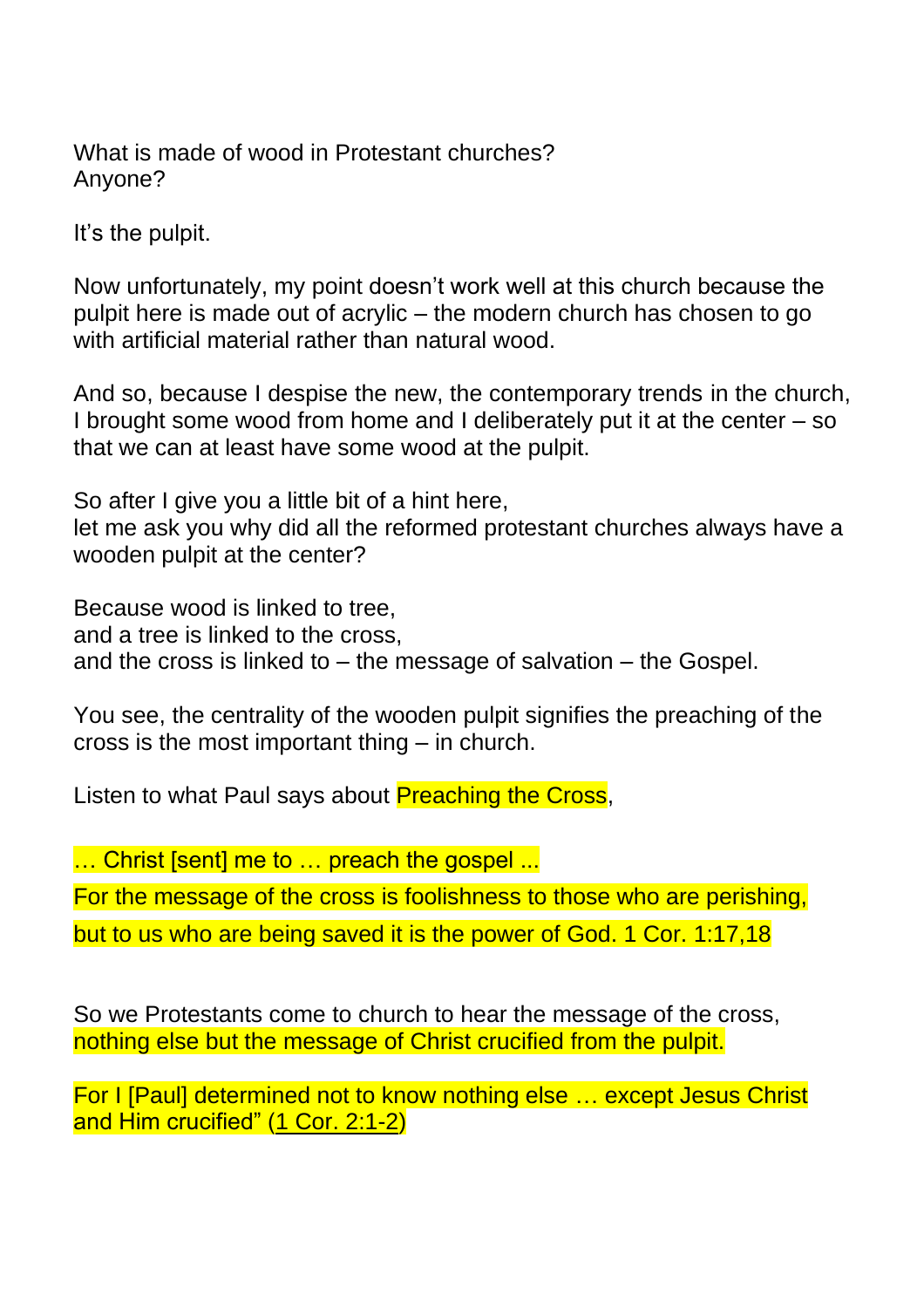Jesus dying on a cross,

on a tree,

on wood as a sacrifice to take away the sins of sinners like you and me – Paul preached nothing else.

Historically in Protestant churches, on traditional wooden pulpit, a huge Bible was actually locked onto the pulpit, signifying that from the pulpit the word of God was preached.

So the takeaway, the preacher, from the pulpit, preaches the cross – the Gospel -- from the word of God.

Now let us go to **Isaiah 53: 7** 

He was oppressed and afflicted, yet he did not open his mouth; he was led like a lamb to the slaughter, and as a sheep before her shearers is silent, so he did not open his mouth.

Even though Jesus was innocent, even though he would suffer and be oppressed and afflicted, he did not open his mouth – he did not cry out in resistance, nor did he plead his innocence. No, he was silent. You can tell, Jesus was no ordinary man.

The reason is that ordinary people -- when they suffering – are never silent. They make a fuss of their suffering. They make sure everyone knows. Hey I'm suffering here.

And we say, "Ouch!" As we get older, we groan about our pain more frequently. Oh, my back. Oh my neck, Oh, my leg. Sound familiar?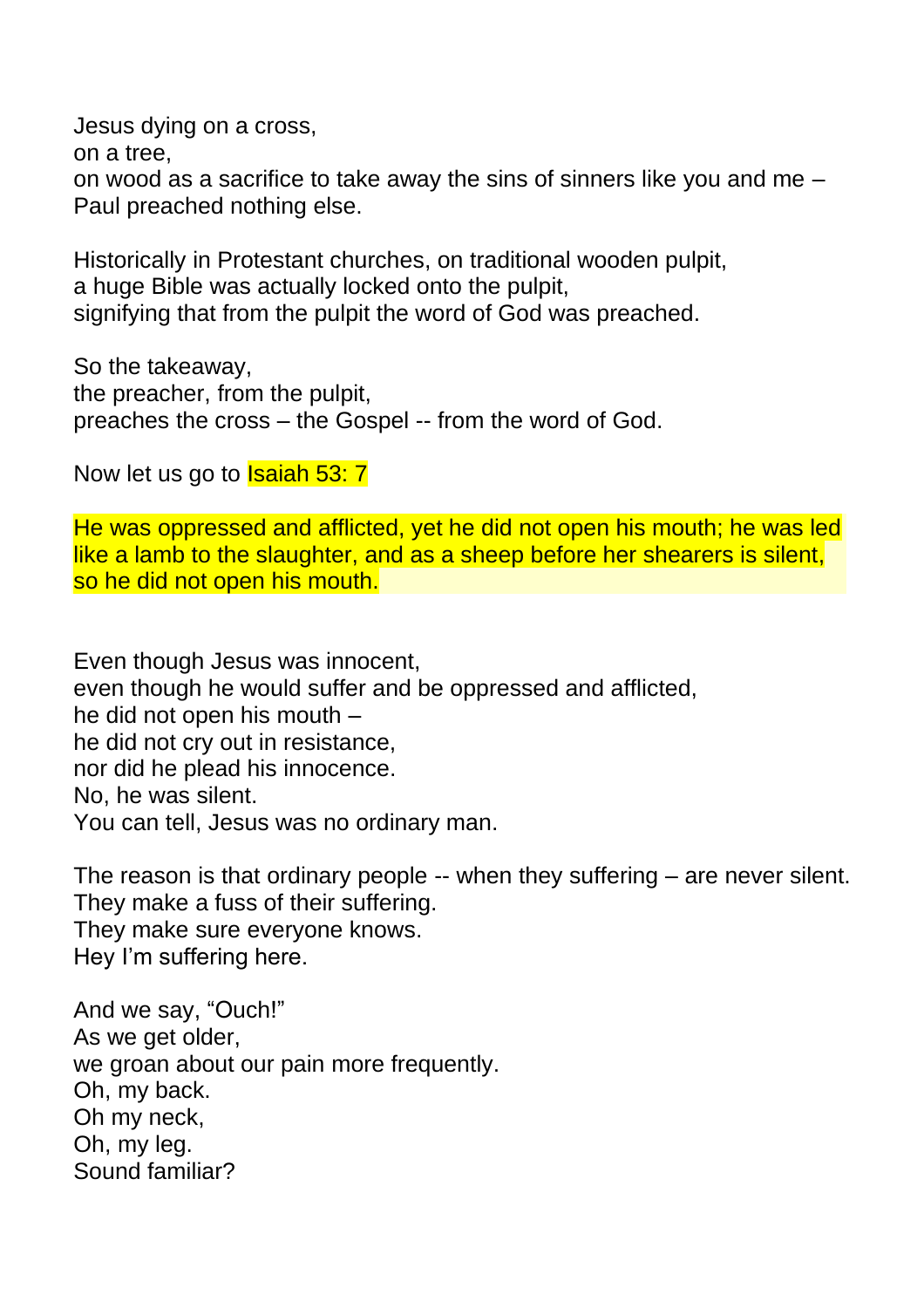It's funny, whenever I go into a restroom at a subway station, there is almost always an old man at the urinal moaning 아이구 아이구

As I stand at the urinal -- looking forward – men always look straight ahead – it's protocol.

That old man standing next to me at the urinal will moan 아이구 아이구. And usually I feel sorry for the old man.

To my embarrassment, I found out recently that I did the same thing at home.

I didn't know I moaned like an old man in the toilet until a few days ago: my wife overheard me while I was sitting in the bathroom.

I was struggling so I moaned,

"Oh man!" "Oh man!"

I had no idea I did this.

I guess my wife thought it was funny because when I came out of the bathroom,

she had this awkward grin on her face.

She playfully imitated me and groaned, "Oppa, I can hear you moan, Oh man! … Oh man!"

I laughed blushingly. But to be honest,

I realized that I was just like that old man moaning in pain in the toilet in the subway station!

Now Jesus, on the other hands, is not like us.

Although his suffering was a million times more painful than the pain we experience in the bathroom, he was silent,

he did not open his mouth.

And that's quite remarkable!

During his trial, he remained silent.

On the way to the cross – as he was led like a lamb to the slaughter – he remained silent.

During his scourging, he did not complain.

He endured the cross, scorning its shame,

yet did not open his mouth in resistance till the very end.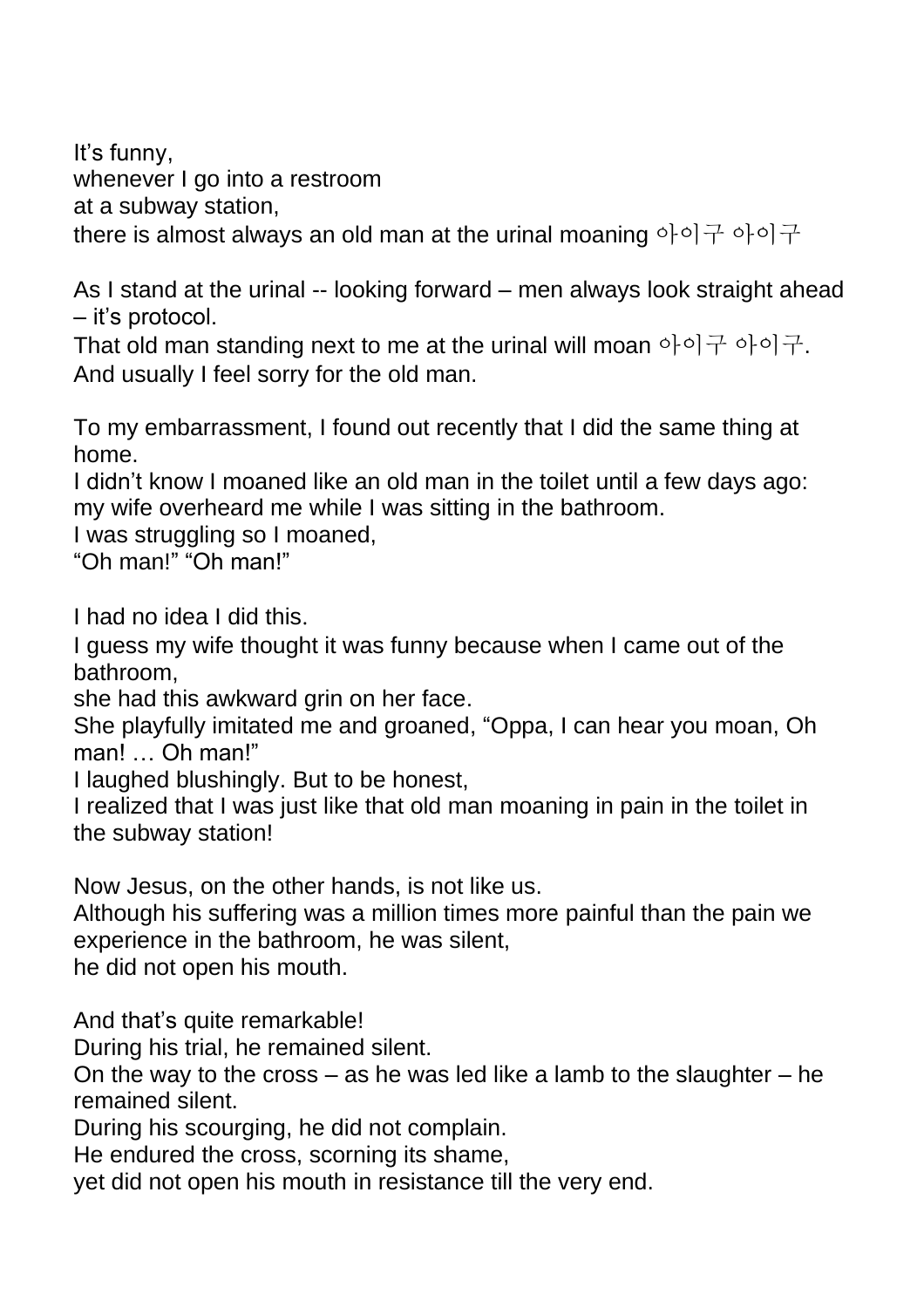Take a look at this poor man.

And He, bearing His cross, went out to a place called *the Place* of a Skull, which is called in Aramaic, Golgotha. John 19:17

Notice the two types of crosses.

One of these two types of cross was probably what Jesus was crucified on.

1) The Tau cross, 19th letter of the Greek alphabet.

Or 2) The Latin cross

So Jesus probably did not die on an actual tree.

He obviously did not carry a tree on his shoulders up to Skull Hill, Golgotha.

He most likely carried wooden crossbar called a patibulum. 50 kg.

The cross most heinous, painful way to die invented by mankind. Perfected by the Romans.

It was so painful, they didn't have a vocabulary word to encapsulate the degree of suffering and pain of the victim, so they invented a new word in Latin: **Crux** Where we get, which word? Which word in English is derived from Crux **Crucifixion** 

Josephus, Jewish first century historian. witnessed many crucifixions. War of the Jews "The most heinous of deaths"

Now, take a look at the Sign at the top of the Cross: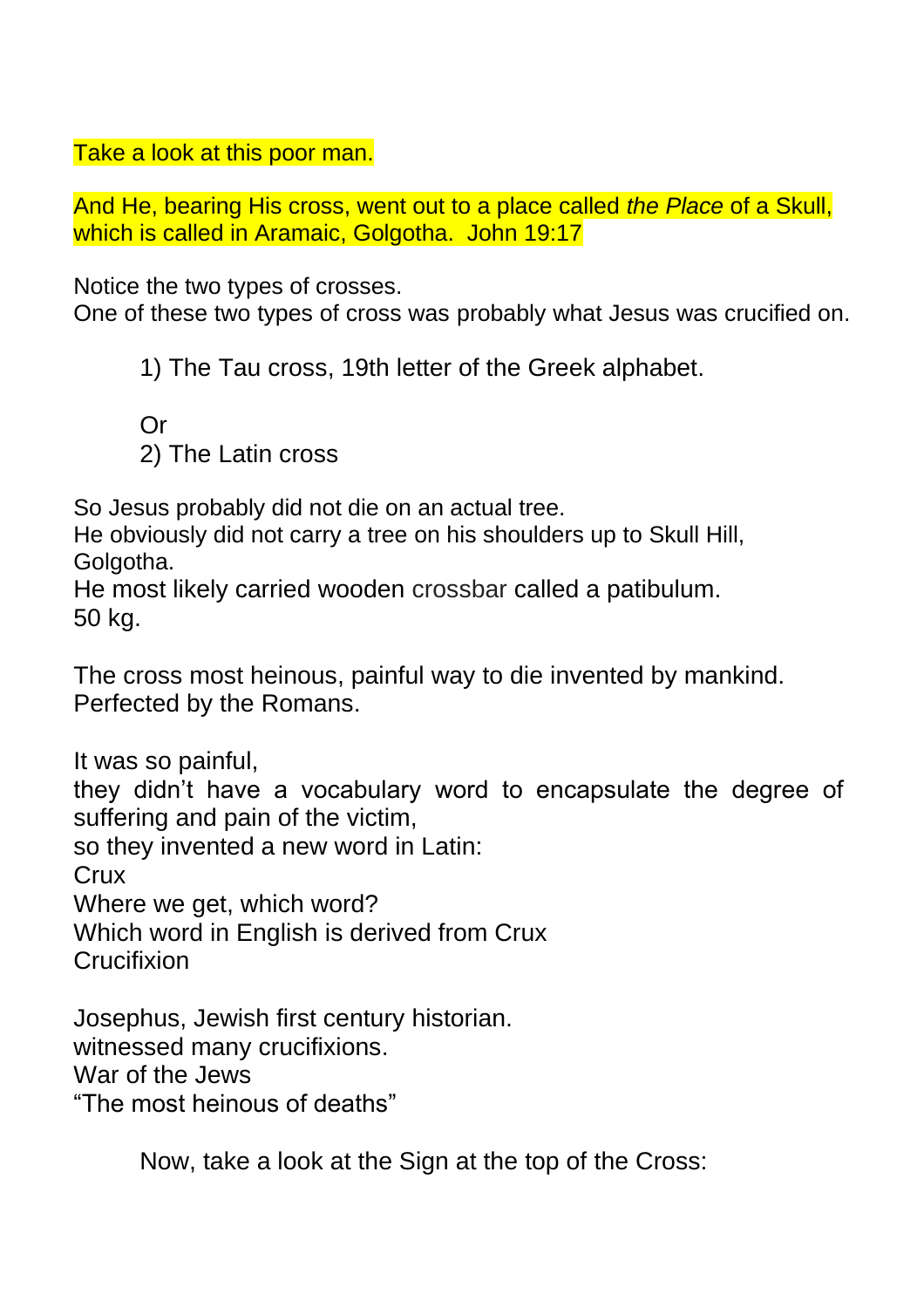דיםשׁוּעַ הַנָּצְרִי מֶלֶךְ הַיְּהוּי [Yeshua Hanotzri V'melekh Hai yih hudim]

Iesus Nazarenus Rex Iudaeorum [Yezus Nazarenus rrex ee yu day oh room]

Ιησοῦς ὁ Ναζωραῖος ὁ βασιλεὺς τῶν ᾽Ιουδαίων [basileus ton You Die Own]

Do you know what a Lingua Franca is?

It's a language used by many groups of people to communicate with each other.

Can anyone think of a modern-day lingua franca?

Some examples would be English or French or Spanish or Swahili.

It's ironic that this sign made to mock and deride -- unwittingly -- became to the Jews a public declaration that this bumpkin from a small, humble village in Nazareth is the King of the Jews,

the Lion of Judah,

the Prophesied eternal King from the line of David,

the promised Messiah that would crush the head of the serpent.

Little did the Gentiles know that this sign was a public announcement to the world that this man who is suffering on the cross is actually the King of kings and the Lord of lords.

It's ironic that here at the cross,

at the humiliation and the suffering and the death of the Savior,

lies the greatest story of all,

the climax of God's story of salvation.

It's ironic because no man at that time would've guessed.

Only God could've thought up this story.

And, in this story, this true story,

human beings contribute their sin and the killing of the innocent Son of God on the cross.

It's ironic: God involves all of humankind, both Jew and Gentile, in Christ's death: The Jews,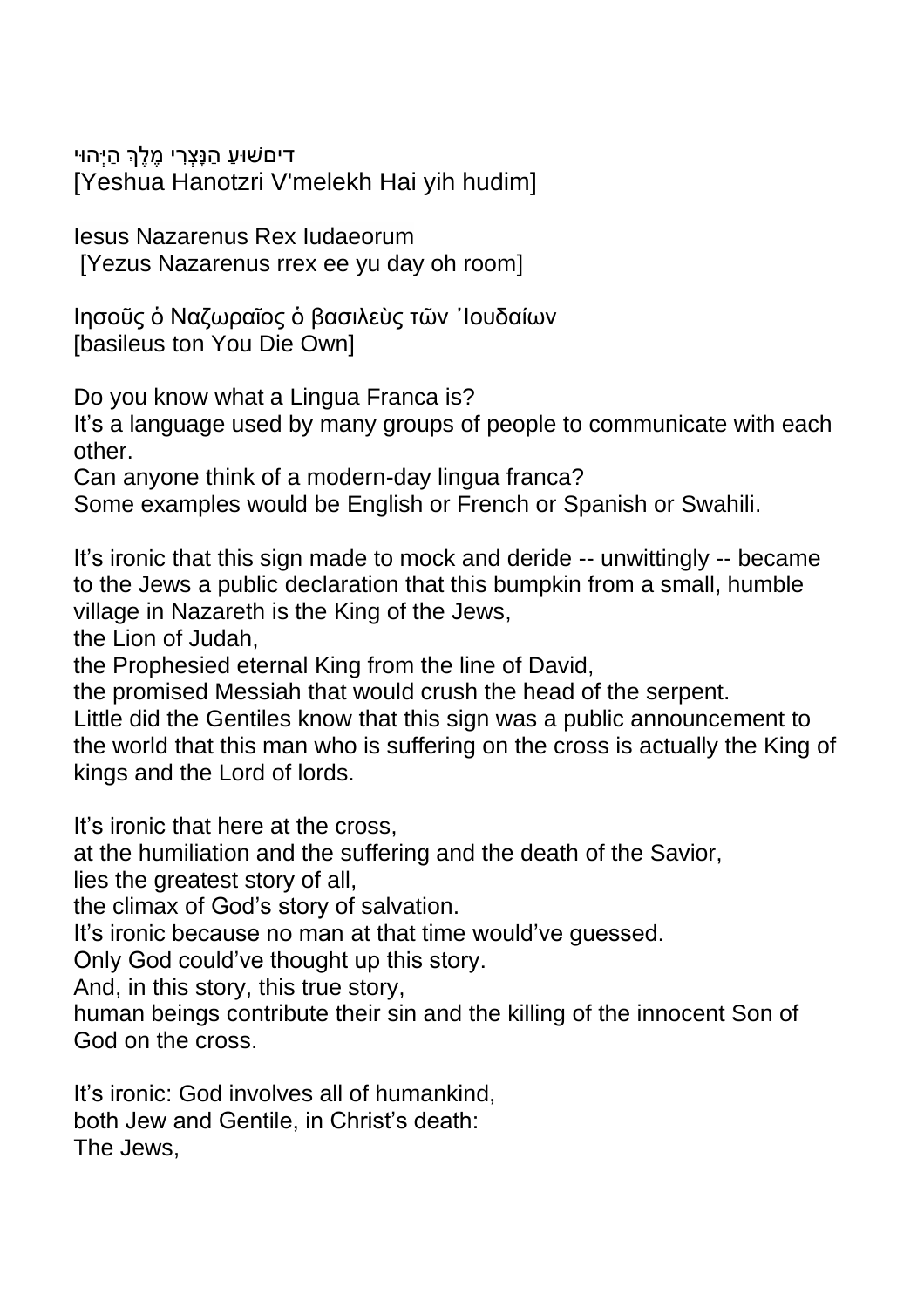God's dearly beloved, chosen people – a holy people unto the Lord upon whom God sets out his love -- the very people whom God calls out by name from the nations, play an important role in their saviors' crucifixion. And God also involves Gentiles specifically of the Roman Empire, off the greatest, arguably the most civilized empire ever, renowned for their engineering, their legal system and their government system – all from which we heavily borrow to this day. The cast of characters are amongst the best of which humankind could offer. Not only that, our story takes place during the Pax Romana, a period of great peace, the longest period of peace in the Mediterranean world since the beginning of civilization. With all these auspicious, favorable conditions, in this story of God's salvation, what do we do to God's most precious gift to us?

What do we do to His son – God's greatest expression of love to us? What do we do?

We subject him to an unfair trial, we mock him, we spit on his face, we scourge him and then we crucify him through the most painful, the most heinous, the most humiliating means we could invent. We have proven -- historically that we are disobedient sinners, doomed to God's wrath.

But there's Good News.

In Romans, Paul says, "Then as one man's trespass led to condemnation for all men, so one man's act of righteousness leads to … life for all men. For as by one man's disobedience many were made sinners, so by one man's obedience many will be made righteous" (Romans 5:18-19).